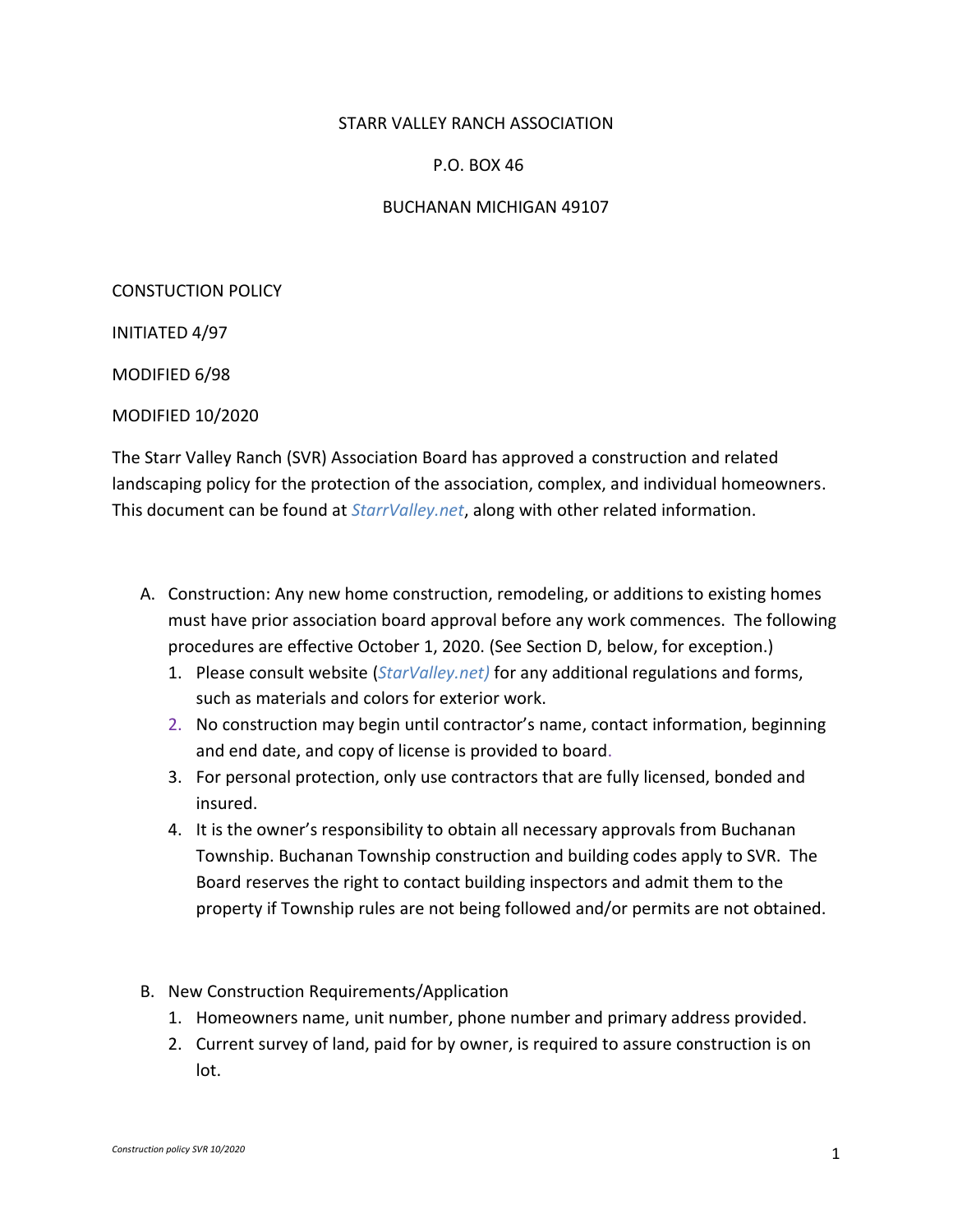- 3. There is no land swapping (with common land or between owners), or option to purchase additional land.
- 4. Empty lots are 344 (unit 10), 329 (unit 16), 305 (unit 34), as of October 1, 2020.
- 5. Drawings of proposed work placing the dwelling on the site are required and must include signature by licensed architect.
- 6. List of exterior materials and colors to be used (refer to guidelines on website) to be provided.
- 7. Preliminary plan must be submitted one month before expected start date of project to allow board to comment/request additional information.
	- a. Board will make itself available for discussion prior to purchase of empty land, per request of potential landowner.
	- b. SVR board reserves the right to request changes to subsequent plans.
- 8. Minimum square footage for new homes is 1250 square feet. Maximum size is two story with optional basement. Maximum square footage to be determined between homeowner and association board on an individual basis.
	- a. Setbacks will be determined on a case by case basis, with input from township and board.
- 9. When possible, homes should be 40 feet apart (structure to structure). SVR board to make final determination.
- 10. Erosion control plan must be submitted.
- 11. Approximate start and finish dates must be submitted. Construction must be completed within one year of start date.
- 12. Landscape plans must be included.
- 13. Any additional information requested by the board must be provided.
- 14. If completed work is noncompliant, the board may require homeowner to remediate at homeowner's expense.
- C. Remodeling and Additions Requirements/Application
	- 1. Homeowner's name, unit number, phone number and primary and address provided.
	- 2. Current survey of land, paid for by owner, is required for any change to footprint to assure construction is on lot.
	- 3. Finished drawings of proposed work placement of dwelling on the site are required.
	- 4. There is no land swapping or option to purchase additional land (from common land or between owners).
		- a. Units 1-49 are 60.00' x 77.00'
		- b. Units 50-51 are 84.20' x92.32'
		- c. Unit 52 is 90.58' x 80.20'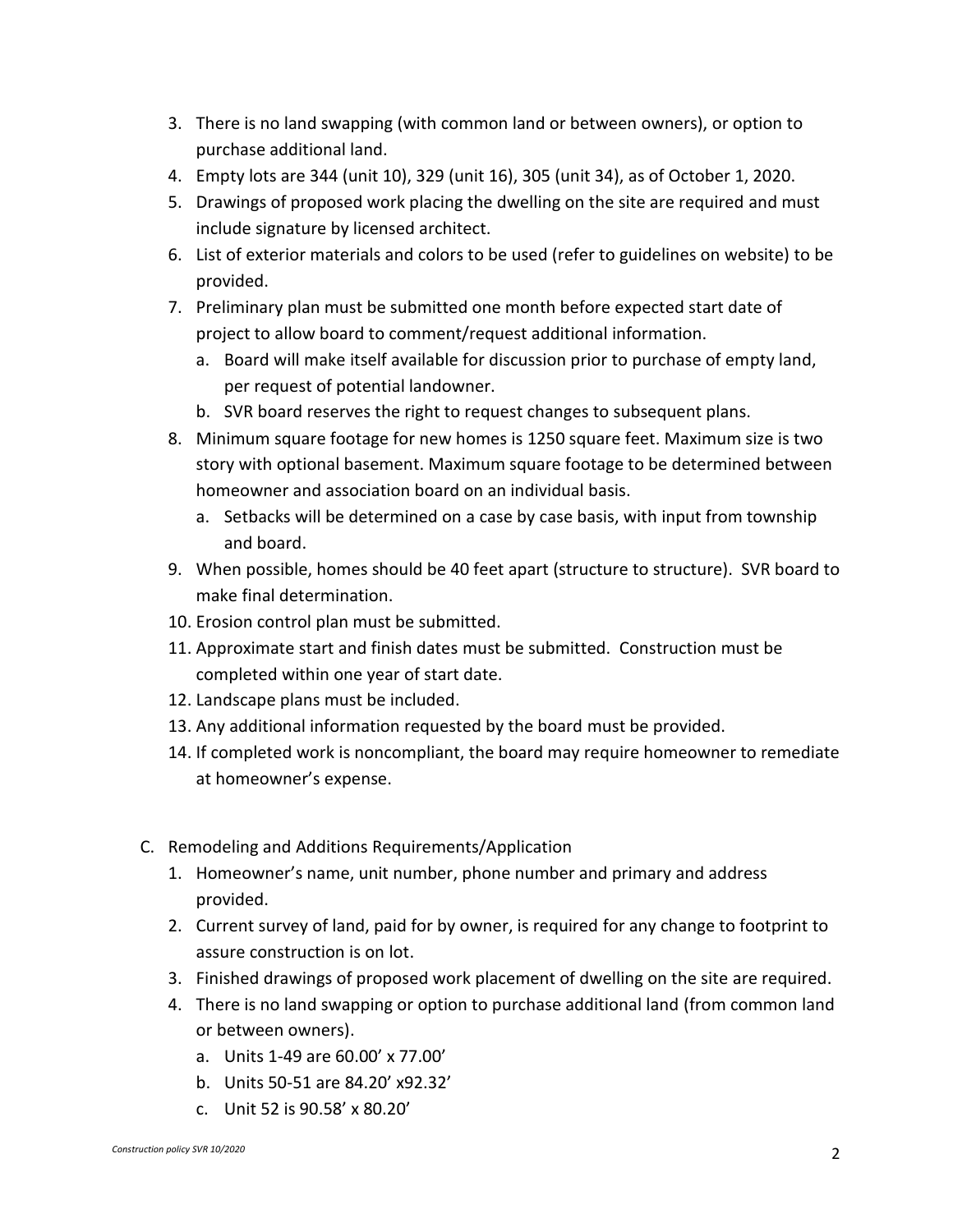- d. Unit 53 is 90.70' x 109.76'
- e. Units 1 -49 were revised with replat no.2 1/19/98
- 5. List of exterior materials and colors to be used (refer to guidelines on website) to be provided.
- 6. Preliminary plan must be submitted one month before expected start date of project to allow board to comment/request additional information.
	- a. SVR board reserves the right to request changes to subsequent plans.
- 7. Exception to C.7 above: If work is replacement of existing materials, existing staining, or existing colors, AND if work is performed by owner, no application is required.
	- a. If colors, materials or general appearance are changed, application to board is required. Application must be turned into board vice-president via e-mail one week in advance of start date. See *Starrvalley.net.*
	- b. If outside contractor is used, application is required. Application must be turned into board vice-president via email one week in advance of start date. *See Starrvalley.net.*
- 8. Setbacks, total square footage and distance to neighboring homes will be determined on a case by case basis.
- 9. Builder's name, address, phone number and copy of insurance must be provided.
- 10. Erosion control plan to be submitted for any changes to footprint.
- 11. Approximate start and finish dates must be submitted. Construction must be completed within one year of start date.
- 12. Any additional information requested by the board must be provided.
- 13. If completed work is noncompliant, the board may require homeowner to remediate at homeowner's expense.
- **D.** Builder/contractor to strictly adhere to the following procedures:
	- 1. Homeowner to provide contractor name, phone number and start date to caretaker.
	- 2. Work is to be performed between 7AM and 6PM. no work is to be done on weekends or holidays.
		- a. Work inside the home may be done on weekends.
	- 3. Portable toilet facilities to be furnished for workers if construction exceeds more than two days.
	- 4. Dumpster to be placed at site of major construction. said dumpster may not block any roads. no littering permitted.
	- 5. Extreme care must be exercised to minimize tree and shrub damage. trees or shrubs damaged during any phase of construction must be repaired or replaced. All trees